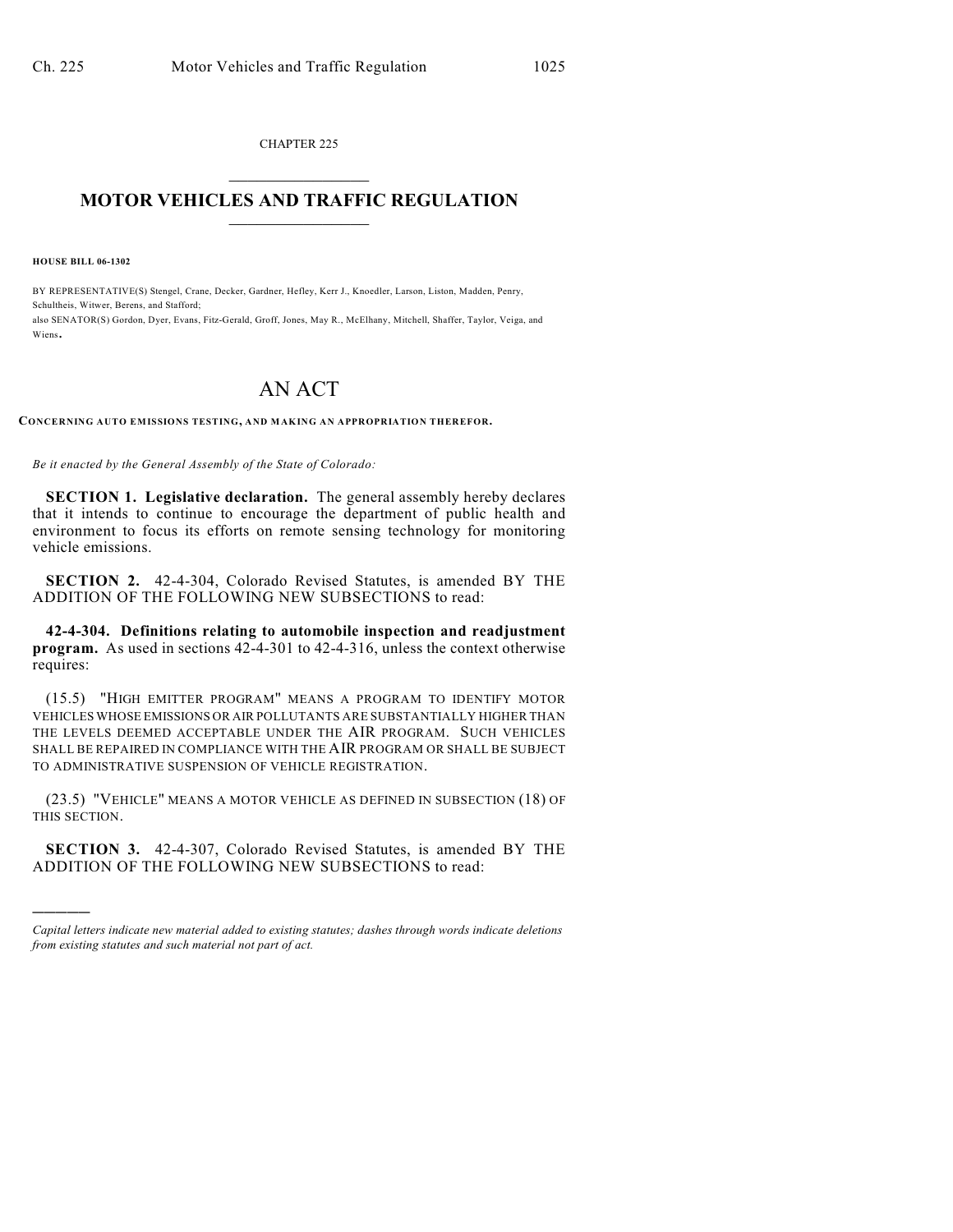**42-4-307. Powers and duties of the department of public health and environment - division of administration - automobile inspection and readjustment program - basic emissions program - enhanced emissions program - clean screen program.** (12) THE DEPARTMENT OF PUBLIC HEALTH AND ENVIRONMENT SHALL WORK WITH THE CONTRACTOR TO DEVELOP A HIGH EMITTER PROGRAM THAT IS ACCEPTABLE TO THE ENVIRONMENTAL PROTECTION AGENCY.

(13) BEGINNING JULY 1, 2007, AND ON OR BEFORE OCTOBER 15 OF EACH YEAR THEREAFTER, THE DEPARTMENT OF PUBLIC HEALTH AND ENVIRONMENT, IN COOPERATION WITH THE CONTRACTOR, SHALL BRIEF THE TRANSPORTATION LEGISLATION REVIEW COMMITTEE ON THE COST AND EFFECTIVENESS OF THE HIGH-EMITTER PROGRAM. THE BRIEFING SHALL COMPARE THE EFFECTIVENESS OF THE HIGH-EMITTER PROGRAM TO OTHER EMISSIONS REDUCTION OPTIONS, INCLUDING, BUT NOT LIMITED TO, THE ELIMINATION OF THE AIR PROGRAM, THE ELIMINATION OF THE REQUIREMENT FOR REGULAR MOTOR VEHICLE EMISSIONS INSPECTIONS, AND THE APPROPRIATE REDUCTION OF THE EMISSIONS INSPECTION FEE.

(14) FOR FISCAL YEAR 2006-07, THE CONTRACTOR SHALL MAKE A PAYMENT FROM THEIR HIGH-EMITTER ACCOUNT TO THE CLEAN SCREEN FUND CREATED IN SECTION 42-3-304 (19) (a) (II) IN AN AMOUNT OF THREE HUNDRED FIFTY THOUSAND DOLLARS. THE DEPARTMENT OF PUBLIC HEALTH AND ENVIRONMENT SHALL PROVIDE THE CONTRACTOR WITH AN ITEMIZED REPORT OF THE COSTS ASSOCIATED WITH THE IMPLEMENTATION OF HOUSE BILL 06-1302, ENACTED AT THE SECOND REGULAR SESSION OF THE SIXTY-FIFTH GENERAL ASSEMBLY, IF AN ADDITIONAL AMOUNT IS NECESSARY TO COVER THE COSTS ASSOCIATED WITH THE IMPLEMENTATION OF HOUSE BILL 06-1302.

(15) THE DEPARTMENT OF PUBLIC HEALTH AND ENVIRONMENT MAY ENTER INTO A CONTRACT EXTENSION WITH THE CONTRACTOR AS NECESSARY IN ORDER TO IMPLEMENT HOUSE BILL 06-1302, ENACTED AT THE SECOND REGULAR SESSION OF THE SIXTY-FIFTH GENERAL ASSEMBLY. IN EVALUATING A CONTRACT EXTENSION, THE DEPARTMENT OF PUBLIC HEALTH AND ENVIRONMENT AND THE COMMISSION SHALL CONSIDER A REDUCTION IN THE FEES SET FORTH IN SECTION 42-3-304,C.R.S.

**SECTION 4.** 42-4-307.5, Colorado Revised Statutes, is amended BY THE ADDITION OF A NEW SUBSECTION to read:

**42-4-307.5. Clean screen authority - enterprise - revenue bonds.** (12) (a) THE CLEAN SCREEN AUTHORITY MAY CONTRACT WITH THE DEPARTMENT OF PUBLIC HEALTH AND ENVIRONMENT AND EXPEND MONEYS FROM THE CLEAN SCREEN FUND FOR THE COSTS ASSOCIATED WITH IMPLEMENTATION OF HOUSE BILL 06-1302, ENACTED AT THE SECOND REGULAR SESSION OF THE SIXTY-FIFTH GENERAL ASSEMBLY. THE DEPARTMENT OF PUBLIC HEALTH AND ENVIRONMENT IS AUTHORIZED TO EXPEND MONEYS PURSUANT TO SUCH CONTRACT, SUBJECT TO ANNUAL APPROPRIATION BY THE GENERAL ASSEMBLY, DURING THE FISCAL YEAR COMMENCING JULY 1, 2006.

(b) THIS SUBSECTION (12) IS REPEALED, EFFECTIVE JULY 1, 2008.

**SECTION 5.** Part 3 of article 4 of title 42, Colorado Revised Statutes, is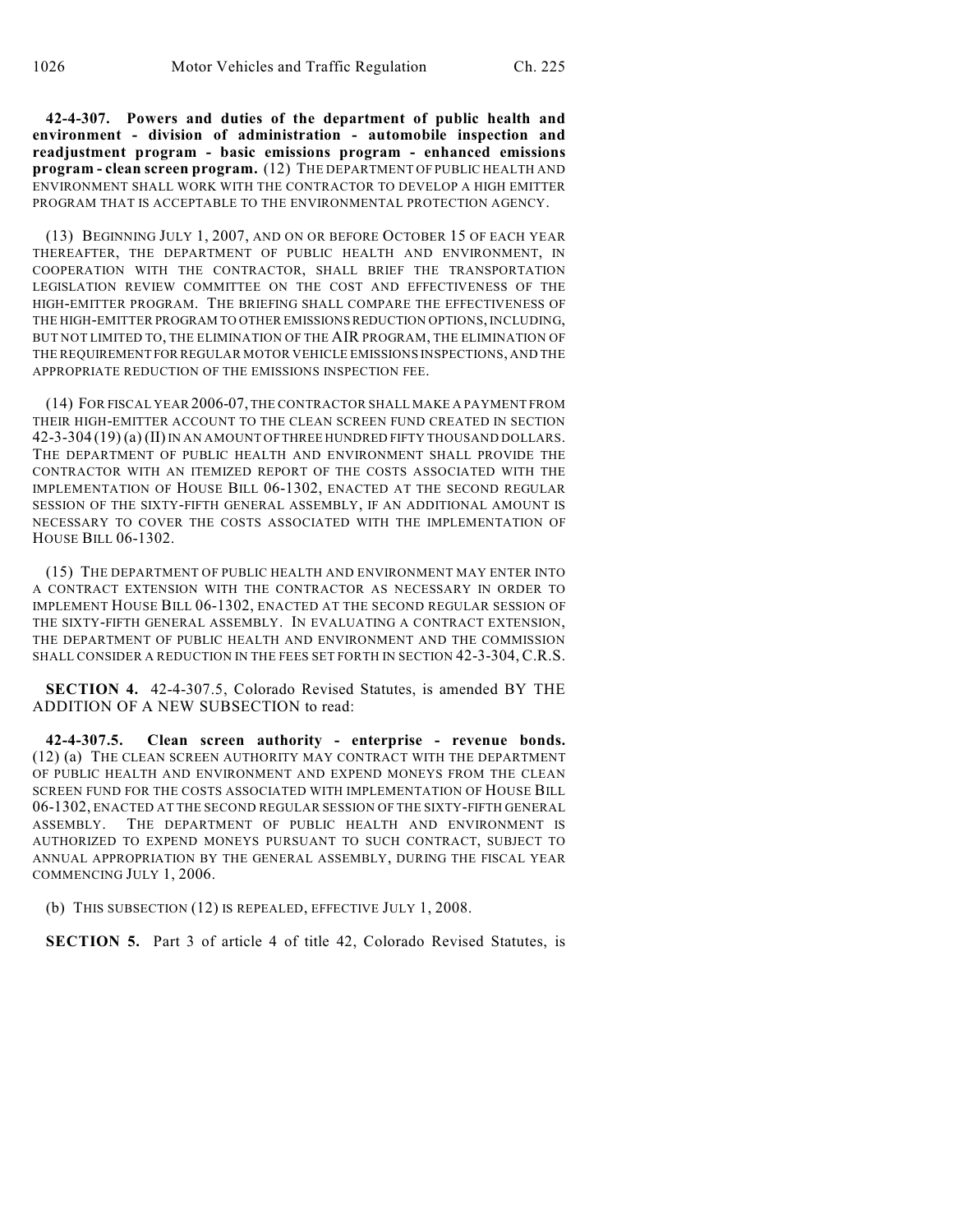## amended BY THE ADDITION OF A NEW SECTION to read:

**42-4-307.7. Vehicle emissions testing - remote sensing.** (1) ON OR BEFORE DECEMBER 31, 2006, THE DEPARTMENT OF PUBLIC HEALTH AND ENVIRONMENT AND THE CONTRACTOR SHALL DEVELOP A PLAN, SUBJECT TO APPROVAL BY THE COMMISSION, THAT SHALL PROVIDE FOR A PHASED INCREASE IN CLEAN SCREEN TESTING. THE PLAN SHALL PROVIDE FOR THE SUBSTANTIALLY INCREASED USE OF REMOTE SENSING DEVICES FOR THE IDENTIFICATION OF VEHICLES WHOSE EMISSIONS COMPLY WITH THE AIR QUALITY CRITERIA DETERMINED BY THE COMMISSION AND THOSE VEHICLES THAT EXCEED THE AIR QUALITY CRITERIA DETERMINED BY THE COMMISSION. THE COMMISSION SHALL USE BEST EFFORTS TO ELIMINATE THE REQUIREMENT FOR REGULAR EMISSIONS INSPECTIONS AND TO REPLACE THE REGULARLY SCHEDULED BASIC AND ENHANCED EMISSIONS TESTING PROGRAM WITH A HIGH EMITTER PROGRAM.

(2) IF MODEL YEAR EXEMPTIONS OR CLEAN SCREEN TESTING IS EXPANDED, THE DEPARTMENT OF PUBLIC HEALTH AND ENVIRONMENT MAY REDUCE THE NUMBER OF LANES AT ENHANCED INSPECTION CENTERS OR THE NUMBER OF ENHANCED INSPECTION CENTERS IN THE PROGRAM AREA. THE DEPARTMENT OF PUBLIC HEALTH AND ENVIRONMENT SHALL CONSIDER SUCH REDUCTIONS WHEN ESTABLISHING OR ADJUSTING COMPENSATION PAID TO THE CONTRACTOR.

(3) THE COLORADO DEPARTMENT OF TRANSPORTATION SHALL WORK WITH THE DEPARTMENT OF PUBLIC HEALTH AND ENVIRONMENT TO IDENTIFY LOCATIONS THAT MAY ACCOMMODATE UNMANNED REMOTE SENSING DEVICES WITHOUT CAUSING A SAFETY HAZARD.

(4) THE COMMISSION SHALL EVALUATE OPTIONS FOR INCREASING THE NUMBER OF VEHICLES PASSING A TEST UNDER THE CLEAN SCREEN PROGRAM, INCLUDING, BUT NOT LIMITED TO:

(a) THE REDUCTION OF THE NUMBER OF REMOTE SENSING MEASUREMENTS PER VEHICLE;

- (b) ADDITIONAL REMOTE SENSING DEVICES AND SITES;
- (c) EXPANDED HOURS OF OPERATION; AND
- (d) ADDITIONAL STAFFING.

(5) THE DEPARTMENT OF PUBLIC HEALTH AND ENVIRONMENT SHALL WORK WITH THE CONTRACTOR TO MINIMIZE FALSE TEST RESULTS AND SHALL TRACK AND REPORT TO THE COMMISSION ITS PROGRESS IN MINIMIZING FALSE TEST RESULTS ON OR BEFORE MARCH 31 OF EACH YEAR.

(6) THE COMMISSION SHALL DETERMINE THE CRITERIA USED FOR THE MEASUREMENT OF VEHICLE EMISSIONS NEEDED TO COMPLY WITH THE CLEAN SCREEN PROGRAM AND THE HIGH-EMITTER PROGRAM, WHICH CRITERIA SHALL INCLUDE, BUT ARE NOT LIMITED TO, THE POLLUTANTS MEASURED, ACCEPTABLE LEVELS OF THE MEASURED POLLUTANTS, AND FAILURE RATES. CRITERIA ADOPTED BY THE COMMISSION FOR THE CLEAN SCREEN PROGRAM SHALL MEET ENVIRONMENTAL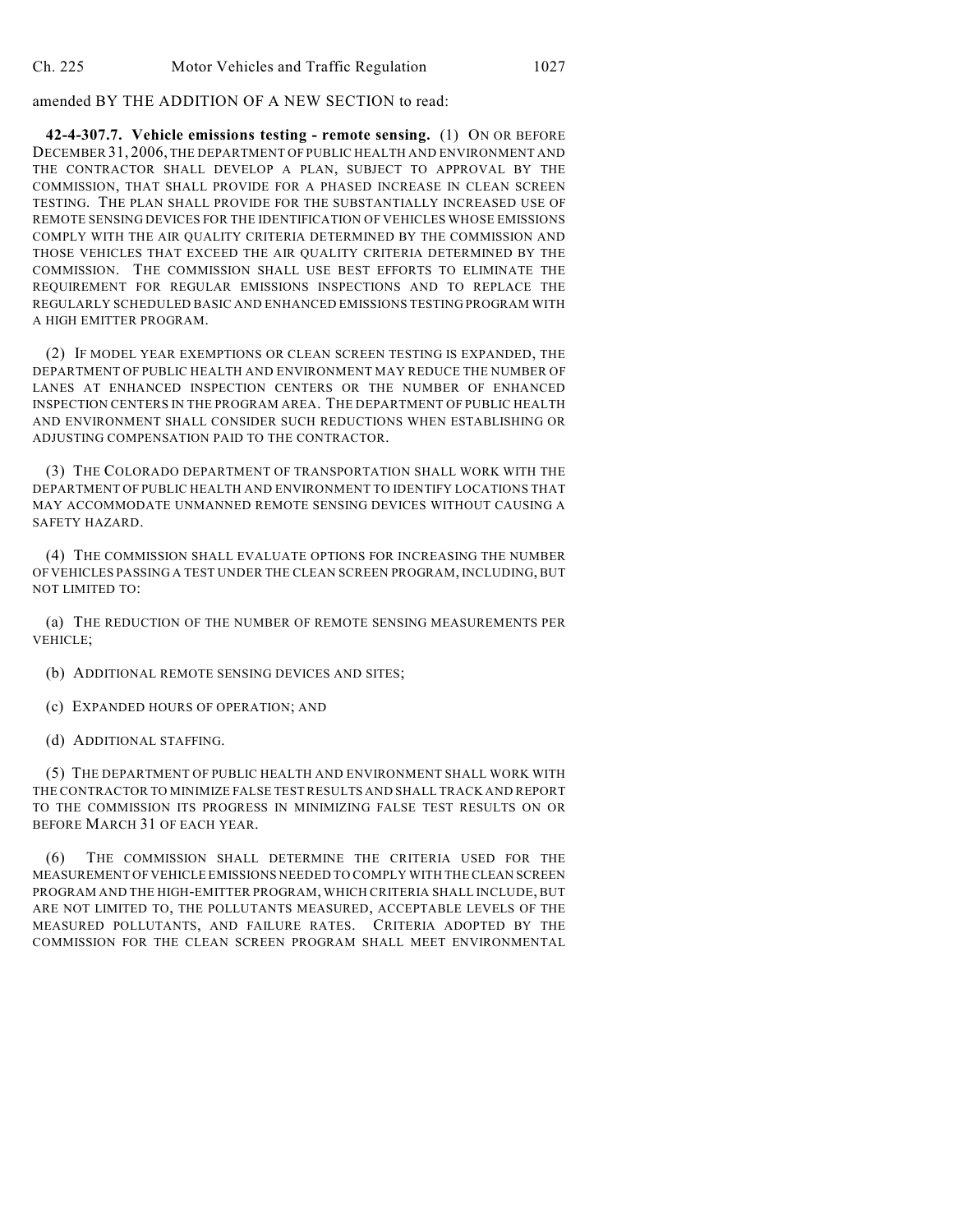PROTECTION AGENCY REQUIREMENTS.

(7) VEHICLES IDENTIFIED AS EXCEEDING ACCEPTABLE EMISSION LIMITATIONS, AS DETERMINED BY THE COMMISSION PURSUANT TO SUBSECTION (6) OF THIS SECTION, SHALL BE REQUIRED TO REPORT TO AN ENHANCED INSPECTION CENTER OR OTHER APPROVED FACILITY WITHIN THIRTY DAYS AND SHALL BE SUBJECT TO AN APPROVED EMISSIONS TEST TO CONFIRM THAT THE VEHICLE HAS FAILED THE EMISSIONS TEST. THEREAFTER, THE OWNER OF THE VEHICLE SHALL HAVE THIRTY DAYS TO REPAIR AND TEST THE VEHICLE SUCCESSFULLY.

(8) THE COMMISSION SHALL ADOPT, BY RULE, EMISSIONS TEST METHODS TO CONFIRM THE IDENTIFICATION OF A HIGH-EMITTING VEHICLE THAT WAS PREVIOUSLY IDENTIFIED, BY REMOTE SENSING, AS A HIGH-EMITTING VEHICLE.

(9) NOTWITHSTANDING ANY OTHER PROVISION OF LAW, VEHICLES OPERATING WITHIN THE PROGRAM AREA BUT REGISTERED OUTSIDE THE PROGRAM AREA THAT ARE REPEATEDLY DETECTED UNDER THE CLEAN SCREEN PROGRAM SHALL BE SUBJECT TO ENFORCEMENT UNDER A PROGRAM ADOPTED BY THE COMMISSION TO IDENTIFY VEHICLES THAT EXCEED ACCEPTABLE EMISSIONS LIMITATIONS.

(10) THE COMMISSION SHALL ADOPT, BY RULE, AN ENFORCEMENT PROGRAM TO IDENTIFY VEHICLES THAT REGULARLY OPERATE WITHIN THE PROGRAM AREA BUT ARE REGISTERED OUTSIDE THE PROGRAM AREA AND SHALL REQUIRE THEIR COMPLIANCE WITH ACCEPTABLE EMISSIONS LIMITATIONS DETERMINED BY THE COMMISSION.

(11) IF THE IDENTIFIED HIGH-EMITTING VEHICLE FAILS AN ENHANCED EMISSIONS TEST AT AN ENHANCED INSPECTION CENTER OR OTHER APPROVED TEST PURSUANT TO SUBSECTION (8) OF THIS SECTION, REPAIRS SHALL BE COMPLETED AND THE VEHICLE SHALL PASS A SUBSEQUENT APPROVED EMISSIONS TEST PURSUANT TO THIS PART 3 BEFORE THE VEHICLE MAY BE REGISTERED OR REREGISTERED.

(12) PHOTOGRAPHS OF A VEHICLE TAKEN BY A REMOTE SENSING DEVICE IN ORDER TO CAPTURE AN IMAGE OF A VEHICLE'S LICENSE PLATE SHALL BE LIMITED TO THE REAR OF THE VEHICLE. NO ATTEMPTS SHALL BE MADE BY A REMOTE SENSING DEVICE TO PHOTOGRAPH A VEHICLE'S DRIVER.

**SECTION 6.** 42-4-310 (1) (b) (II) (A), Colorado Revised Statutes, is amended to read:

**42-4-310. Periodic emissions control inspection required.** (1) (b) (II) (A) Motor vehicle dealers shall purchase verification of emissions test forms for the sum of twenty-five cents per form from the department or persons authorized by the department to make such sales to be used only on new motor vehicles. No refund or credit shall be allowed for any unused verification of emissions test forms. New motor vehicles required under this section to have a verification of emissions test form shall be issued a certification of emissions compliance without inspection, which shall expire on the anniversary of the day of the issuance of such certification when such vehicle has reached its fourth model year or a later model year established by the commission pursuant to section 42-4-306 (8) (b). Prior to the expiration of such certification such vehicle shall PASS A CLEAN SCREEN TEST OR be inspected and a certification of emissions control shall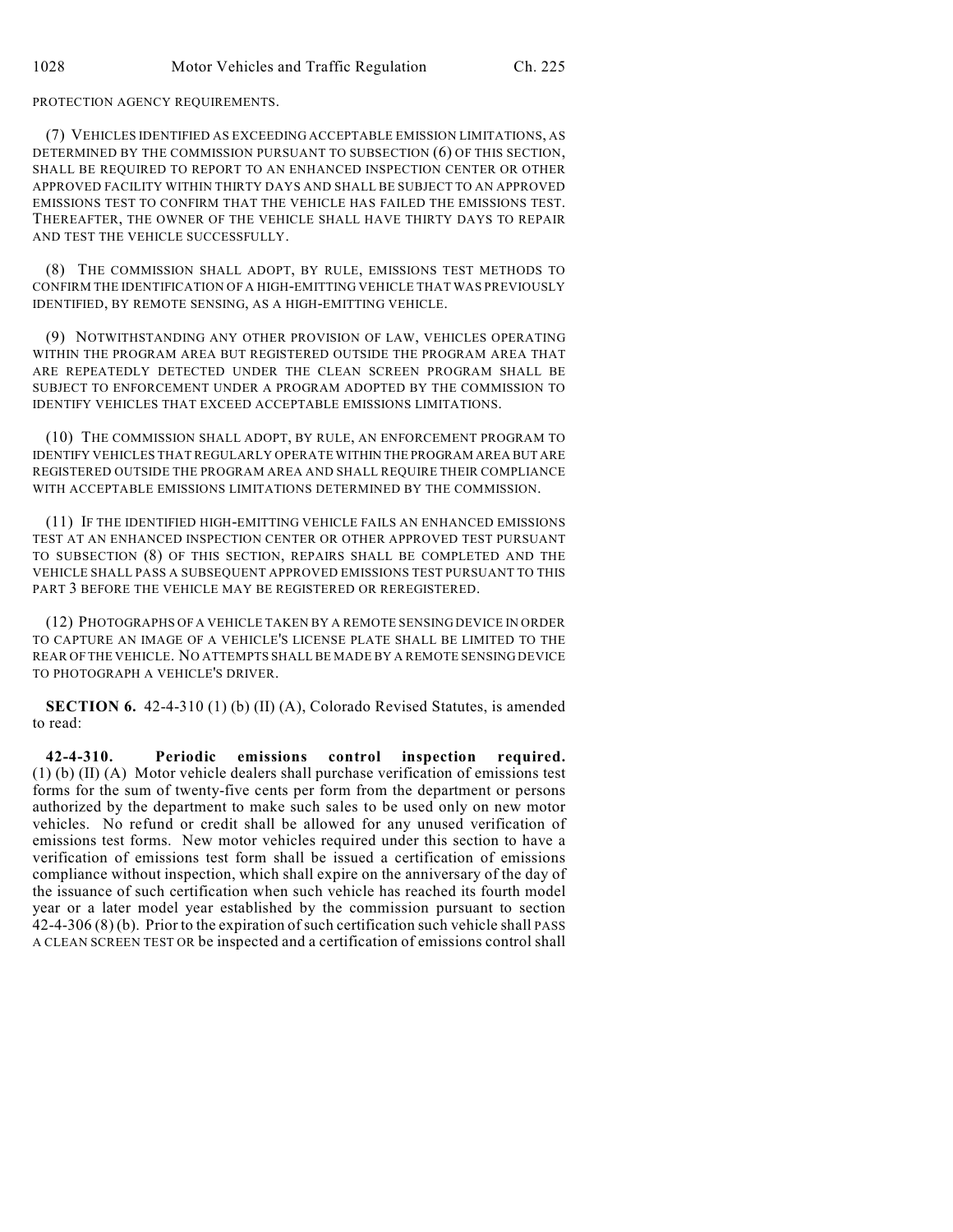be obtained therefor.

**SECTION 7.** 42-4-311 (6), Colorado Revised Statutes, is amended BY THE ADDITION OF A NEW PARAGRAPH to read:

**42-4-311. Operation of inspection and readjustment stations inspection-only facilities - fleet inspection stations - motor vehicle dealer test facilities - enhanced inspection centers.** (6) (c) NOTWITHSTANDING PARAGRAPHS (a) AND (b) OF THIS SUBSECTION (6), AT SUCH TIME THAT THE PLAN DEVELOPED PURSUANT TO SECTION 42-4-307.7 IS IMPLEMENTED, THE EMISSIONS INSPECTION FEE CHARGED PURSUANT TO THE CLEAN SCREEN PROGRAM SHALL NOT EXCEED NINE DOLLARS. SUCH FEE SHALL BE IN ACCORDANCE WITH SECTION 42-3-304 (19) (a) (I).

**SECTION 8.** 42-4-313 (3), Colorado Revised Statutes, is amended BY THE ADDITION OF THE FOLLOWING NEW PARAGRAPHS to read:

**42-4-313. Penalties.** (3) (h) NOTWITHSTANDING ANY OTHER PROVISION OF THIS SECTION, AN OWNER OF A VEHICLE THAT HAS FAILED UNDER THE HIGH EMITTER PROGRAM IS IN VIOLATION OF THIS PART 3 AND SHALL BE NOTIFIED BY MAIL BY THE CONTRACTOR THAT HIS OR HER VEHICLE IS NOT IN COMPLIANCE. THE OWNER SHALL HAVE THIRTY DAYS TO REPAIR AND TEST THE VEHICLE SUCCESSFULLY.

(i) A VIOLATOR WHOSE VEHICLE FAILS TO COMPLY WITH EMISSION LIMITS ADOPTED BY THE COMMISSION PURSUANT TO THIS PART 3 SHALL BE FINED ONE HUNDRED DOLLARS PER VIOLATION.

(j) AFTER NINETY DAYS, REGISTRATION SHALL BE ADMINISTRATIVELY SUSPENDED ON A VEHICLE THAT REMAINS OUT OF COMPLIANCE WITH THIS PART 3. THE REGISTRATION SHALL NOT BE REINSTATED UNTIL THE VEHICLE OWNER PROVIDES PROOF OF COMPLIANCE WITH THIS PART 3 AND PAYS ANY APPLICABLE FINES.

**SECTION 9.** 42-4-316 (1), Colorado Revised Statutes, is amended to read:

**42-4-316. AIR program - demonstration of compliance with ambient air quality standards and transportation conformity.** (1) If the COMMISSION AND THE lead air quality planning agency of any portion of the program area demonstrates to the commission AGREE THAT IT HAS BEEN DEMONSTRATED that such ANY portion OF THE PROGRAM meets ambient air quality standards and transportation conformity requirements, upon approval of such demonstration IN COMPLIANCE WITH FEDERAL ACTS, the commission may specify that the AIR program will no longer apply in that portion of the program area.

**SECTION 10.** Part 3 of article 4 of title 42, Colorado Revised Statutes, is amended BY THE ADDITION OF A NEW SECTION to read:

**42-4-316.5. Termination of vehicle emissions testing program.** THE COMMISSION SHALL HAVE THE AUTHORITY TO ELIMINATE ALL REQUIREMENTS FOR REGULARLY SCHEDULED BASIC OR ENHANCED EMISSIONS INSPECTIONS OF MOTOR VEHICLES. NOTWITHSTANDING ANY OTHER PROVISION OF THIS PART 3 AND IF THE COMMISSION FINDS THAT THIS ACTION DOES NOT VIOLATE FEDERAL AIR QUALITY STANDARDS, THE VEHICLE EMISSIONS INSPECTION PROGRAM SET FORTH IN SECTIONS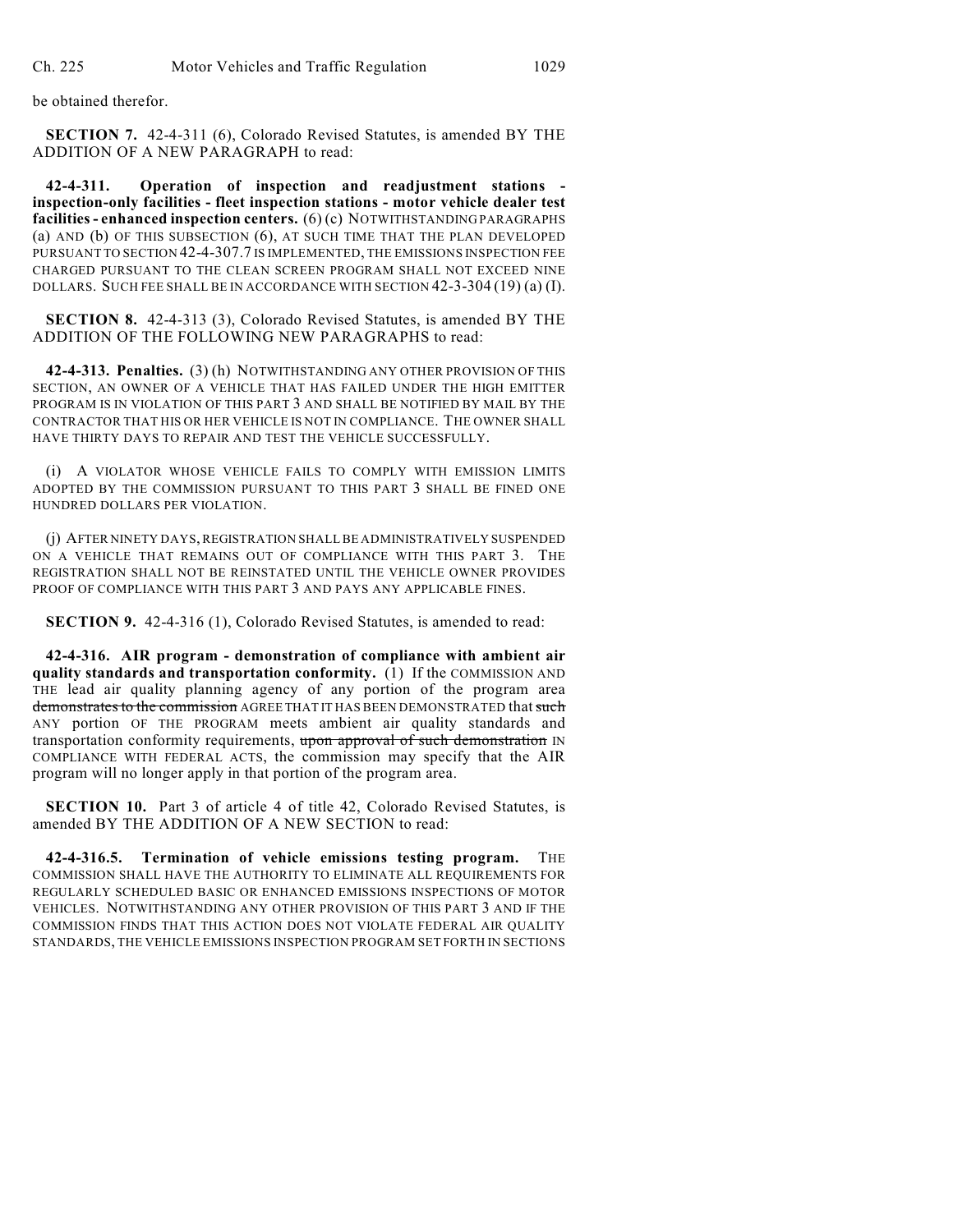42-4-301 TO 42-4-316 IS REPEALED, EFFECTIVE DECEMBER 31, 2010.

**SECTION 11.** 42-3-304 (19) (d), Colorado Revised Statutes, is amended to read:

**42-3-304. Registration fees - passenger and passenger-mile taxes - clean screen fund - repeal.** (19) (d) This subsection (19) is repealed, effective December 31, 2007. Any moneys remaining in the clean screen fund on December 31, 2007 UPON TERMINATION OF THE AIR PROGRAM shall revert to the AIR account established in paragraph (a) of subsection (18) of this section.

**SECTION 12.** 42-3-304 (19) (a) (I) and (19) (a) (II), Colorado Revised Statutes, are amended, and the said 42-3-304 (19) (a) is further amended BY THE ADDITION OF A NEW SUBPARAGRAPH, to read:

**42-3-304. Registration fees - passenger and passenger-mile taxes - clean screen fund - repeal.** (19) (a) If the air quality control commission determines pursuant to section 42-4-306 (23) (b) to implement an expanded clean screen program in the enhanced emissions program area, on and after the specific dates determined by the commission for each of the following subparagraphs:

(I) In addition to any other fee imposed by this section, county clerks and recorders, acting as agents for the clean screen authority, shall collect at the time of registration an emissions inspection fee in an amount determined by section 42-4-311 (6) (a) OR, AFTER IMPLEMENTATION OF THE PLAN BY THE COMMISSION AS PRESCRIBED BY HOUSE BILL 06-1302, AS ENACTED AT THE SECOND REGULAR SESSION OF THE SIXTY-FIFTH GENERAL ASSEMBLY, IN ACCORDANCE WITH SECTION 42-4-311 (6) (c), on every motor vehicle that the department of revenue has determined from data provided by its contractor to have been clean screened; except that the motorist shall not be required to pay such emissions inspection fee if the county clerk and recorder determines that a valid certification of emissions compliance has already been issued for the vehicle being registered indicating that the vehicle passed the applicable emissions test at an enhanced inspection center, inspection and readjustment station, motor vehicle dealer test facility, or fleet inspection station.

(II) County clerks and recorders shall be entitled to retain three and one-third percent of the fee so collected to cover the clerks' expenses in the collection and remittance of such fee. County treasurers shall, no later than ten days after the last business day of each month, remit the remainder of such fee to the clean screen authority created in section 42-4-307.5. The clean screen authority shall transmit such fee to the state treasurer, who shall deposit the same in the clean screen fund, which fund is hereby created. The clean screen fund shall be a pass-through trust account to be held in trust solely for the purposes and the beneficiaries specified in this subsection (19). Moneys in the clean screen fund shall not constitute fiscal year spending of the state for purposes of section 20 of article X of the state constitution, and such moneys shall be deemed custodial funds that are not subject to appropriation by the general assembly. Interest earned from the deposit and investment of moneys in the clean screen fund shall be credited to the clean screen fund, and the clean screen authority may also expend interest earned on the deposit and investment of the clean screen fund to pay for its costs associated with the implementation of House Bill 01-1402, enacted at the first regular session of the